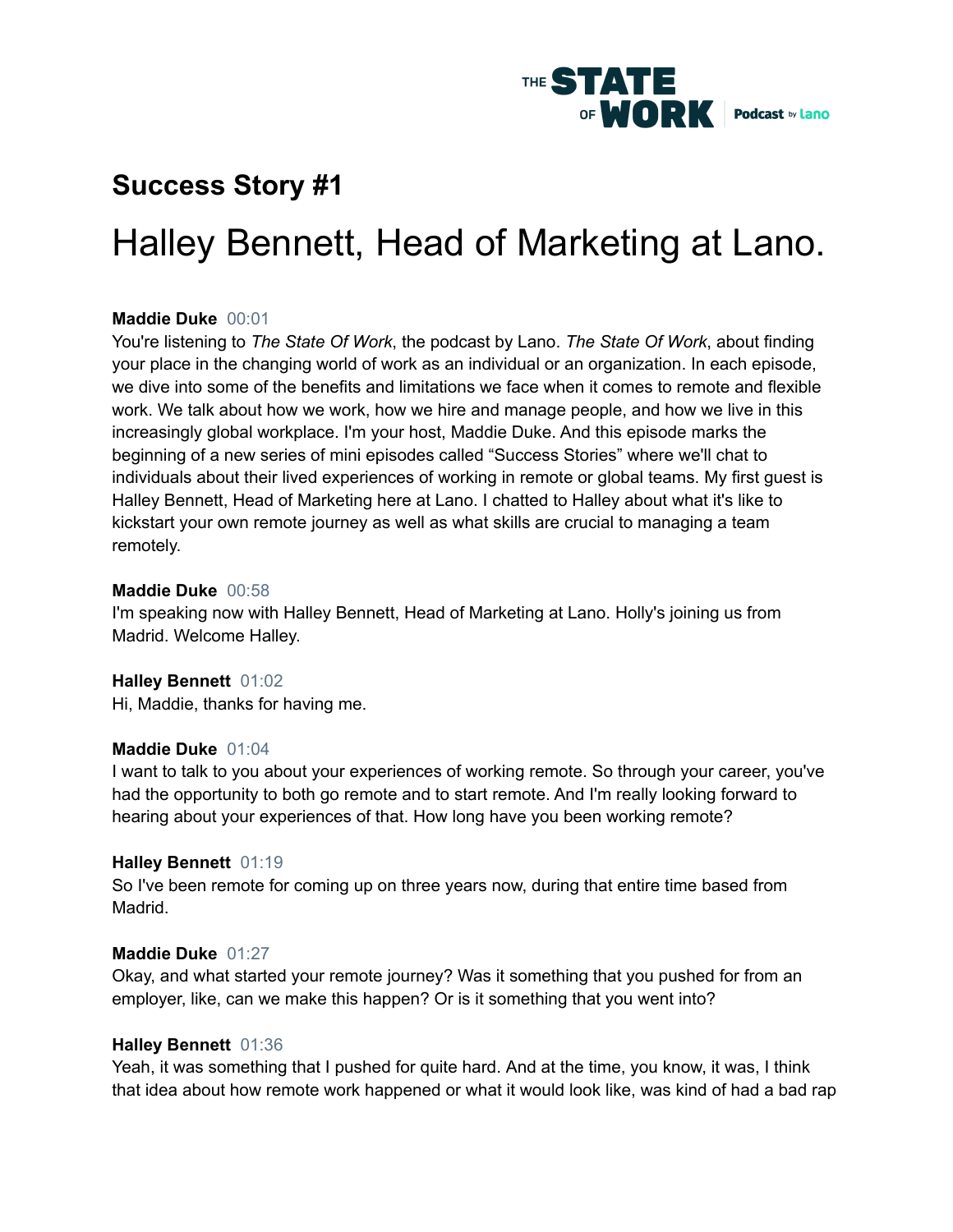

just in that context of you know, that I would be sort of distant from the team. And I would probably be working fewer hours because I'd be on a beach somewhere. And so I kind of started my journey of pushing towards a remote position. It was motivated on my side by a lifestyle change that I was pursuing. I had, I grew up in the United States. But I spent quite a bit of time during my university studies in Latin America and in Europe. And when I kind of finished my studies and was thinking about where to start my life, I wound up in Madrid and actually have kind of accidentally fallen into the majority of my adult life has taken place here. So I kind of fell into life in Madrid. And after a number of years, I had an opportunity to go back to the United States to pursue some career growth, which was really fantastic. Spanning kind of two different locations, two companies, wound up working for a FinTech company called Prodigy Finance in New York City. And then had the opportunity with Prodigy Finance to spend some time in their London office, as well as in their Cape Town office. And kind of at the end of each of those stints where I was when I was supposed to go back to New York. And I was really finding that that was not that sort of that wasn't exciting me anymore. I didn't want to live in New York City anymore, I wanted to, I wanted to come back to Europe, I really was missing the lifestyle that I had in Madrid. And I was just so sure that I could make it work. And then and then in fact, it would be an improvement because I would be in a better time zone with respect to London and Cape Town,where the company that I was working for, Prodigy Finance, had their kind of main offices. And so I really went about kind of like building up a business case for what would my remote engagement with them look like? What kind of steps would they need to pursue to make that happen? How much of that would I be willing to take on.... which was a lot? But yeah, so it was definitely like a pitch from my side. And it was really fortunate to make it happen. And you know, you spoke kind of at the beginning about like the difference between going remote and starting remote. That was absolutely a scenario where I was going remote. So after spending two and a half years in the company, really trying to engage them on the idea that I could do my job even better, if I was based from a location that would make me really happy, keep me in the right time zone and be beneficial kind of all around for the organization, even though I wouldn't be in the same location as the rest of my colleagues.

#### **Maddie Duke** 04:19

Well, good for you for making that happen and making that pitch. It's you know, it's really cool to hear about someone making a bold move like that. What are some of the things that the company has to do to make that happen? Like we've talked a little bit on the podcast about compliance. How did you go about working with them to navigate the kind of contract and tax system and find the right setup for where you were living and where their offices were based?

#### **Halley Bennett** 04:47

It was a wild ride, I can say and I've learned so much since then. And really accelerated that in the last couple of months getting to know the products at Lano so much better, many of which I wish I would have known about when I made this change. And so on one hand, we spent a lot of time in the organization looking at how exactly as you say, like, how would the contract work? What kind of status would I need in Spain versus what kind of status would the company need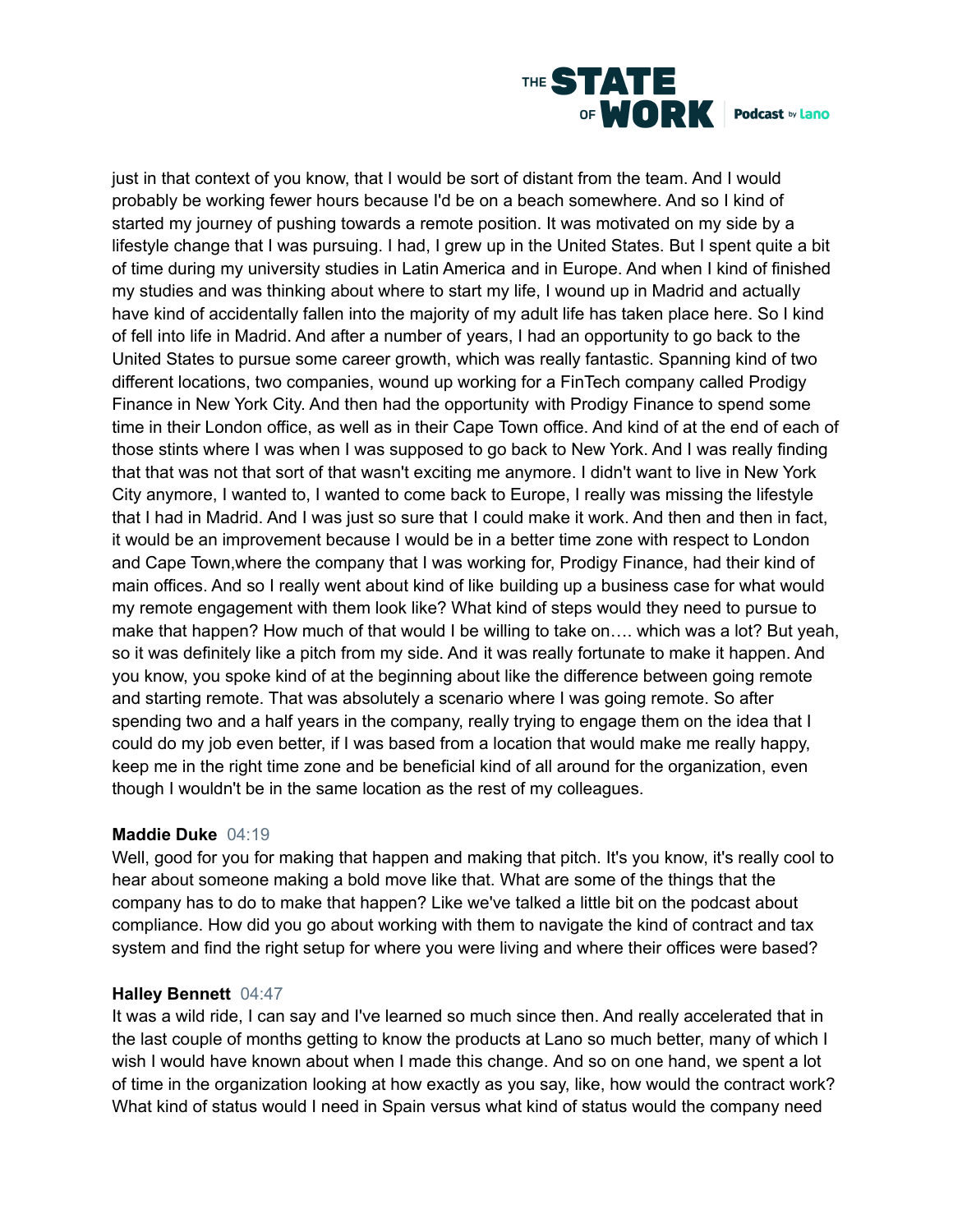

to, you know, use to classify me as an employee of their London offices, is how we decided to pursue it. So I became employed by their London team, but living in Spain, and navigating the kind of tax environment for that, as well as the... we were really fortunate in that I didn't have to, we didn't have to navigate much in terms of my residence status. I already had a permanent residency in Spain. So that was kind of one fewer thing.

#### **Maddie Duke** 05:49

One box ticked.

### **Halley Bennett** 05:52

One less thing to worry about. Yeah, yeah, exactly. But the tax situation was definitely work in progress. We made an agreement as an organization that I would figure out on my own, how taxes would work for me and the company would navigate how taxes work for them. And I, we did not get it right the first time around, it was incredibly painful, including receiving, I mean, it for Harry Potter fans, it was like receiving a Howler in the mail... horrendous letters coming from Her Majesty's revenue service on a regular basis, telling me that I was going to be blocked forever from entering the UK and calling my employer almost in tears saying, I don't even think I'm supposed to pay taxes in the UK. How is this working? So over time, we certainly improved our understanding and really, you know, learned a lot together. But I think what I've learned now about how you know, how employer of record works, and how I might have set that up by more clearly differentiating between sort of, like a freelancer or a contract agreement with my organization versus a full time employment agreement with them, which I think they would have. Yeah, I know, they would have participated in and just don't think we knew what the resources were at the time. So there was a lot of trial and error.

#### **Maddie Duke** 07:01

And how was that? How did that compare to your more recent experience of starting remote with a remote-first company, in starting your position at Lano?

#### **Halley Bennett** 07:12

Yeah, I mean, it's such an interesting contrast. So at Prodigy where I was sort of dry, you know, I was personally motivated to make something happen. And I had the, you know, the real backing of the organization for which I'm incredibly grateful. But everything was green fields, right? So lots of research, lots of work to try and figure out how to make things happen. Lots of goodwill from all parties to make that move forward, I think otherwise, it might not have happened. And in contrast, or I guess, before I move on to kind of how it's looking at Lano like the interesting experience that I was able to have at Prodigy was so I started working remotely well before, kind of the, you know, the global pandemic and before the significant shift to working from home kind of as a safety measure kicked in. And so also like seeing my colleagues transition to kind of a fully remote product prodigy went fully remote during the kind of majority of their lockdowns, both in Cape Town, London, US and India, where they also have a physical presence. So I learned quite a bit about how to help guide others and sort of sharing with them and creating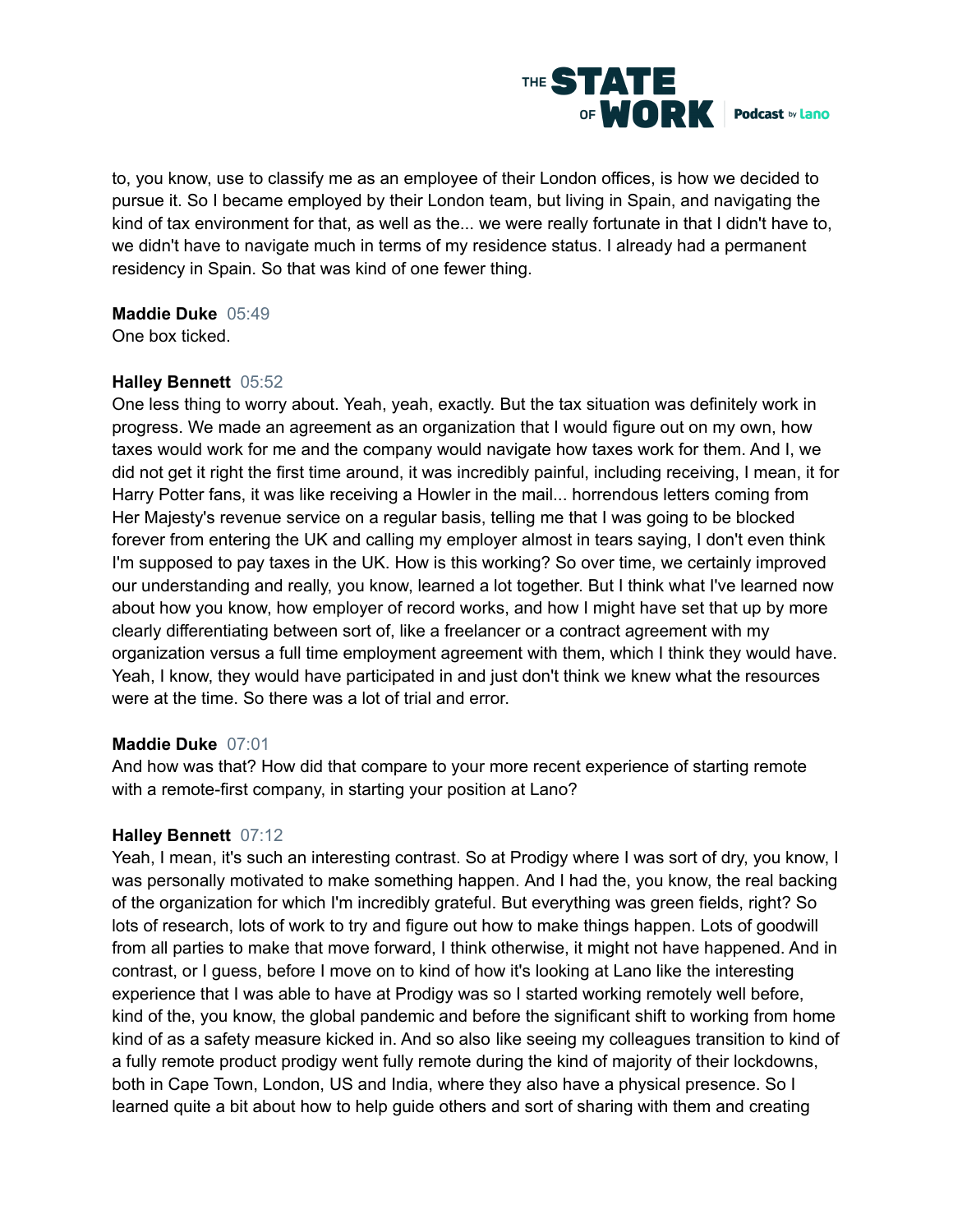

community and trying to kind of bolster the normalcy of working from home during that time. But it also increased my empathy a lot to the kind of challenges of working from home. So where I was going remote, because I really wanted to make it happen. And I was in a, you know, privileged position really to kind of set that up for success, in terms of my home working environment, and the ability to kind of make that fit with my lifestyle, you know, really getting to see kind of what the other side of the coin is when when, you know, folks are forced to work from home and perhaps haven't had that opportunity to really set that up in a successful way. And so now transitioning to Lano, which is remote-first, obviously, and, you know, by virtue of the products that we're building, we think all day every day about how people work successfully together remotely. We're also a much smaller team at the moment. And so I think in some ways, that's quite a bit easier. But it is quite challenging actually to start a role remotely, maybe even more than I originally expected. And so it's really, on one hand, been incredible to have the backing of the organization who knows what they're doing, right, like the products and services that a lot of other organizations are the same ones that we're using, in my case, for example. So Lano's kind of core... one of their core products is to help others be able to attract remote talent by hiring them through an employer of record, who works with a vetted network of partners really, that gives us incredible global coverage. And I'm fortunate enough to be hired at Lano through one of those same employers of record, which means my contract in Spain is localized, so I get to benefit from, you know, all the normal kind of perks and and yeah, just kind of normal day to day stuff when it comes to how I get paid how my contract looks the you know, time off and the expected sort of Ts and Cs of working as a traditional employee in Spain are available to me through that type of arrangement. So not having to navigate that alone has been incredible to say the least, yeah.

#### **Maddie Duke** 10:27

I can imagine! Have you ever had any real kind of nightmare moments where something's gone wrong? And you've been completely disconnected from your team? Have you got any fun anecdotes for us or maybe even like a contingency plan for when yeah, things like that happened?

#### **Halley Bennett** 10:43

Yeah, I mean, it was such an interesting experience. So when the kind of first wave of lockdowns hit, I was managing a team of five in, almost all in Cape Town in South Africa. And it just so happened that, you know, by virtue of the kind of this and the timeline and the time of year, I wasn't able, obviously to travel and meet any of those members of the team. From the time I started managing them. So I started managing the team, we knew each other from social engagements, I've been at the company for several years as as had many of the team members, but so that we kind of started working together as a unit, and then kind of wave of pandemic hit, and most of them kind of then transitioned to working from home. And actually, exactly as you say, we had two members of the team who really lived in environments where, you know, fortunately, they had a comfortable home lives and plenty of space to work, but really, really, really difficult times accessing just good internet and just being able to kind of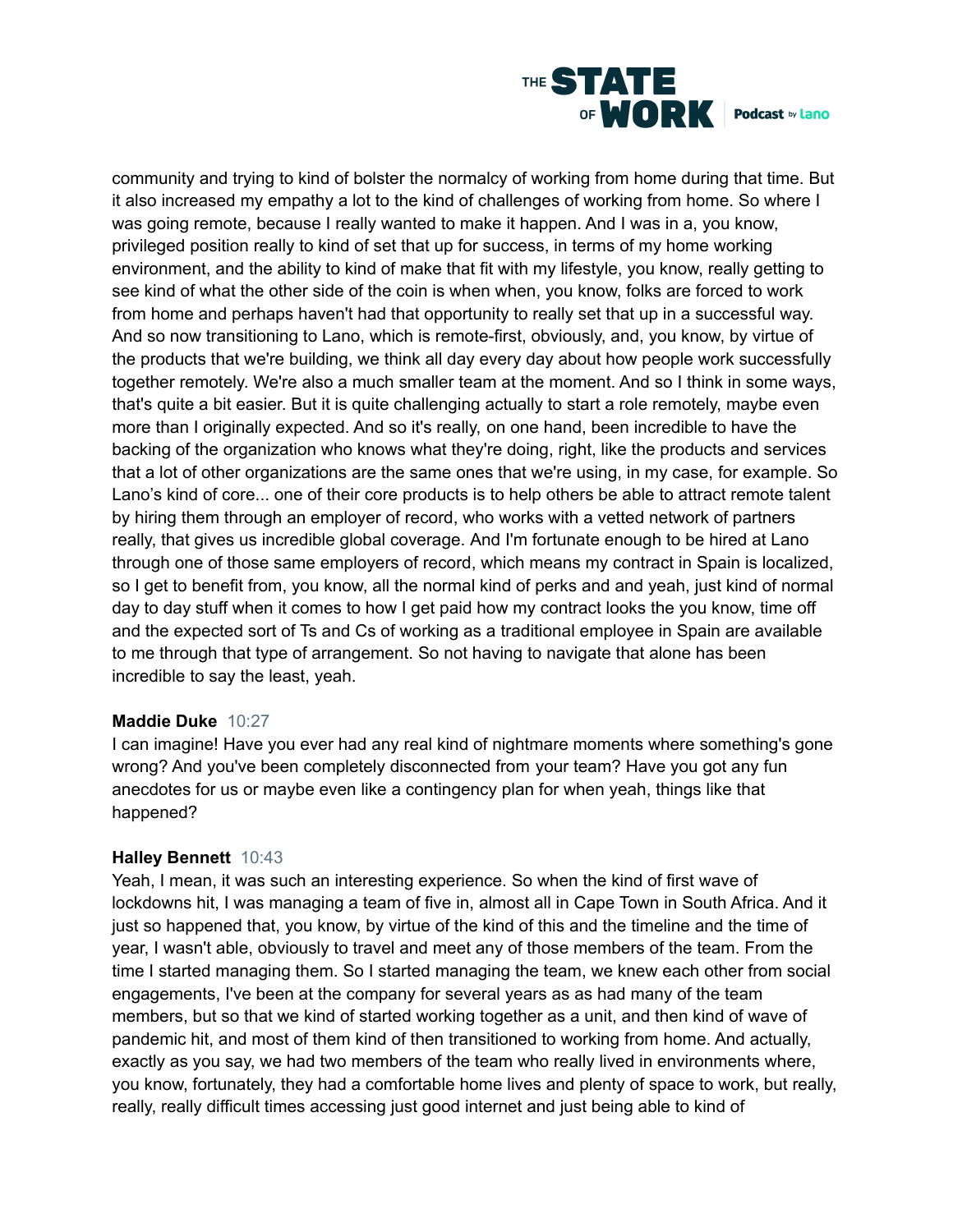

continuously participate in video calls, or, you know, in particular, I don't know what it is, but like sharing documents on screen would totally blow up every single call we would have as a team. It was really frustrating. I mean, I think it was frustrating for the people in every aspect, right? So it obviously it's it's really disruptive, to the kind of flow of conversation, but it's also just tremendously isolating, like the person that is on the other end of that and can't really get connected to the tools that they need for the team to be, you know, to be successful on that team. Like, I just…. the empathy is tremendous. I think that's just really unfortunate. And so we actually, we were really fortunate in that the organization made a budget effectively available to each of the teams to kind of problem solve for what they would need to sort of survive through the pandemic period. And we were able to upgrade, effectively, everybody's mobile plan so that they could hotspot if their local internet connection failed. And that was pretty game changing for us. Like, you know, it sounds like such a silly thing. But basically putting everybody on like an unlimited data plan, having the company participate in financially backing that and that way, basically saying, okay, in the moment that your internet cuts out, switch to a hotspot, and everybody will be connected by hotspot, which will you know, it damages the quality of the call in some cases, right? Like, it depends on kind of where you are and what your mobile broadband scenario looks like. But, let us stay connected, right, like we would have had a significantly lower number of calls just get totally disrupted and thrown off course, after we did that. So it sounds like such a small thing, but it's actually still my kind of backup is like, I've always got my, you know, kind of mobile hotspot budgeted into what I need to be successful in my role so that I can have that contingency plan.

#### **Maddie Duke** 13:53

It highlights an issue for me that I personally find quite interesting, which is also the range of access different people have to, kind of, different levels of lifestyle.

#### **Halley Bennett** 14:04

Yeah

#### **Maddie Duke** 14:05

You know, because obviously, in any company, you've got people in really junior roles, and then like C suite employees, and some people may be living in a share house and have like, other people making noise during calls, or maybe they have different I don't know, there's all these things that people have behind absolutely different costs that they they're covering, and I think that the need for empathy and managing remote teams seems to be really, really key. Are there any other.. yes, soft or more technical skills that you would say are crucial to managing remote teams?

#### **Halley Bennett** 14:40

Yeah, I mean, I think the one you've highlighted there is a really big one, right? Like you need to be comfortable. Perhaps vocalizing or asking about boundaries in a way that might seem uncomfortable at first, because it's not really naturally the way that we engage with each other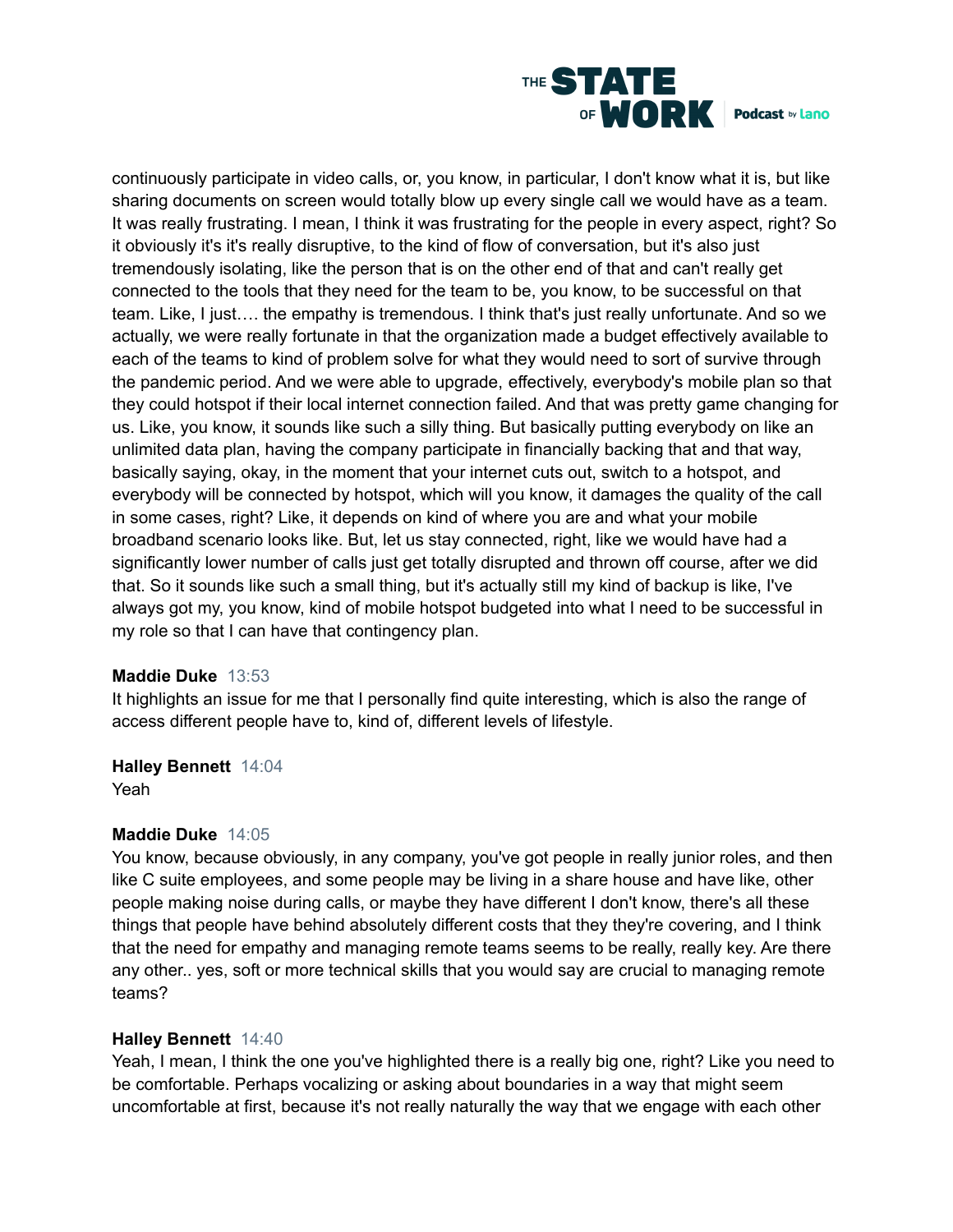

as humans. But I think in a remote setting it becomes really critical. And so, I mean, I always think... we had a Scrum Master that I worked with in the past to just, I mean, she would stand up at like once a week in the middle of the office and say, Is everybody forming, storming and norming. This week, we just all kind of groan and roll our eyes and like, Oh, my gosh, the corn.

But really, it's a good it's a really good kind of, I think set of skills to build up, which is effectively when you build a team, like, how do you get together as a symbol as an organization, you know, you set a mission, you decide what your purpose as a team is, you think about what rules or contracts you need to have in place about how you'll communicate, how you'll report back on progress, what documentation you'll have in place, what tools you need to be successful. And then you work through the process of how will you resolve conflict, and you try to do that as much as possible, hopefully, with a facilitator where it's where you're able, but to kind of yeah, preempt effectively, some of the situations that you are guaranteed to get into in a team. And so even if you can, you know, adapt to that process, even if you don't go through kind of the full set of actions, it's definitely something that I think any leader and you know, it doesn't need to be a team manager, but anybody who wants to kind of lead in an organization or have a leading voice, needs to think through what the authentic version of that looks like for them.

# **Maddie Duke** 16:25

Yep.

## **Halley Bennett** 16:26

And, ideally, document it and share it with others. Because exactly as you were saying, that's not always intuitive, if you've, first of all, if you've never done that out loud, but also, if you are, you know, you perhaps coming in with slightly less work experience or a little bit less exposure, having someone you know, really kind of set down the guidelines, and establish how much you know how much of that is available to kind of create through consensus versus where you just need to kind of all be aligned, I think can be tremendously helpful. I definitely like the piece that you mentioned there about, you know, the experience that you have, giving you perhaps a different level of confidence in knowing what you need to be successful in a remote team, or how you would like to work with others can be complex, I can't stress enough like the more I think the more we shift towards a world where remote is inevitable, in my opinion, but certainly going to be a growing part of how we communicate with one another and how we work together. Even if it's in a distributed team, or global team setting for organizations to lean in really heavily on setting some of those guidelines in place, thinking about how they adopt, you know, programs of benefits and perks for their employees that are more suited to that type of environment. I mean, obviously, for example, right now we're not we're not really in a position where most of us can go out and find a co-working locally, or, you know, invest heavily in travel for us to be spending time on location with our teams. But those types of things in the future, I think will become really prevalent, or at least I hope so.